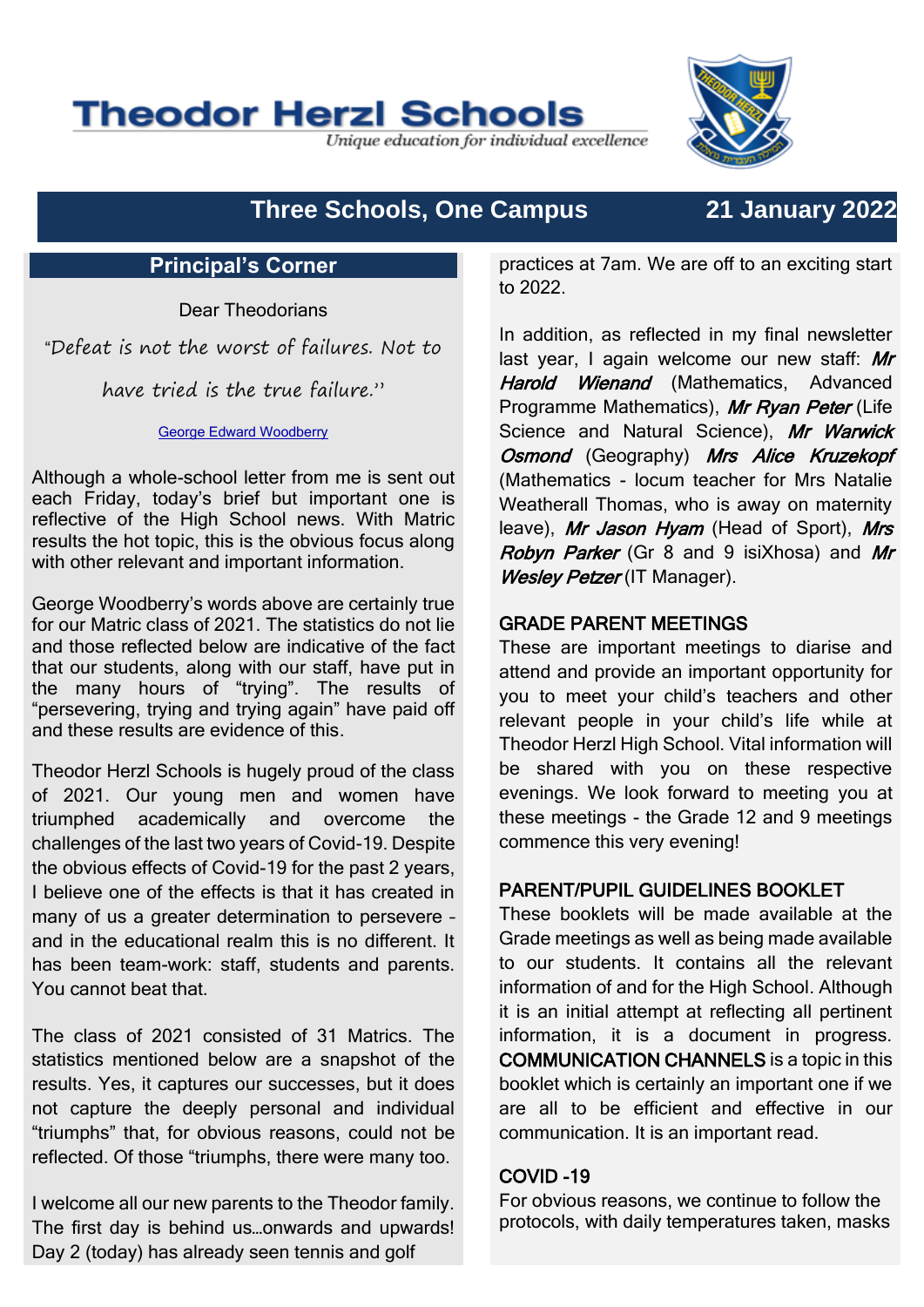mandatory, sanitizing and social distancing enforced (taking reasonableness into account).

Despite this being the third year of the pandemic, there remain uncertainties and anomalies. We still second-guess ourselves. There are no perfect answers or solutions to many situations – and we have learnt to be comfortable with that. We have all had to learn to live with uncertainty. One does what one can with the information one has. Common sense (without being irresponsible) must prevail as we react to and decide on solutions to individual cases. With this in mind, the following applies:

- If your child is not feeling well, with obvious symptoms, err on the side of not bringing your child to school. Work missed on the day (or two) will be caught up as was the case prior to Covid -19 days.
- On-line lessons will be offered if your child tests positive for Covid (or has to be quarantined). Lessons will be available via Zoom as per normal.
- Formal assessments will not be offered online. Assessments will be arranged as per normal with your child's teacher once your child has returned. A doctor's note/test result is still a requirement upon your child's return.
- As per the COMMUNICATION CHANNELS expectations, notifying your child's Grade Head if your child will be away, is important (email details are in the booklet).

### CO CURRICULAR PROGRAMME

The programme commences this afternoon. We are excited about our offering…compulsory sport and involvement in the co-curricular programme is an important part of our holistic approach.

This afternoon sees us commence with athletics trials as we choose teams and House Captains for our first-ever Inter House athletics event – Wednesday 26 January. As reflected in the calendar, the event takes place at an appropriate venue, with parents invited to attend. It takes place early evening (6pm) and is intended to be for the whole family to enjoy. I look forward to seeing many of you there. I trust that you have been preparing for the "parent race"!

With the year having started with a flourish and all of us back at work, I thought that the following "simple" but helpful article was appropriate. Entitled, "The 7 types of rest that every person needs", it serves as a valuable reminder of what many of us have possibly neglected. The link is: https://ideas-ted-

com.cdn.ampproject.org/c/s/ideas.ted.com/the-7-types-of-rest-that-every-person-needs/amp/

I wish you a good weekend ahead!

**Viktor** Viktor Kurz Executive Principal

#### High School News

Well Done Matric Class of 2021!